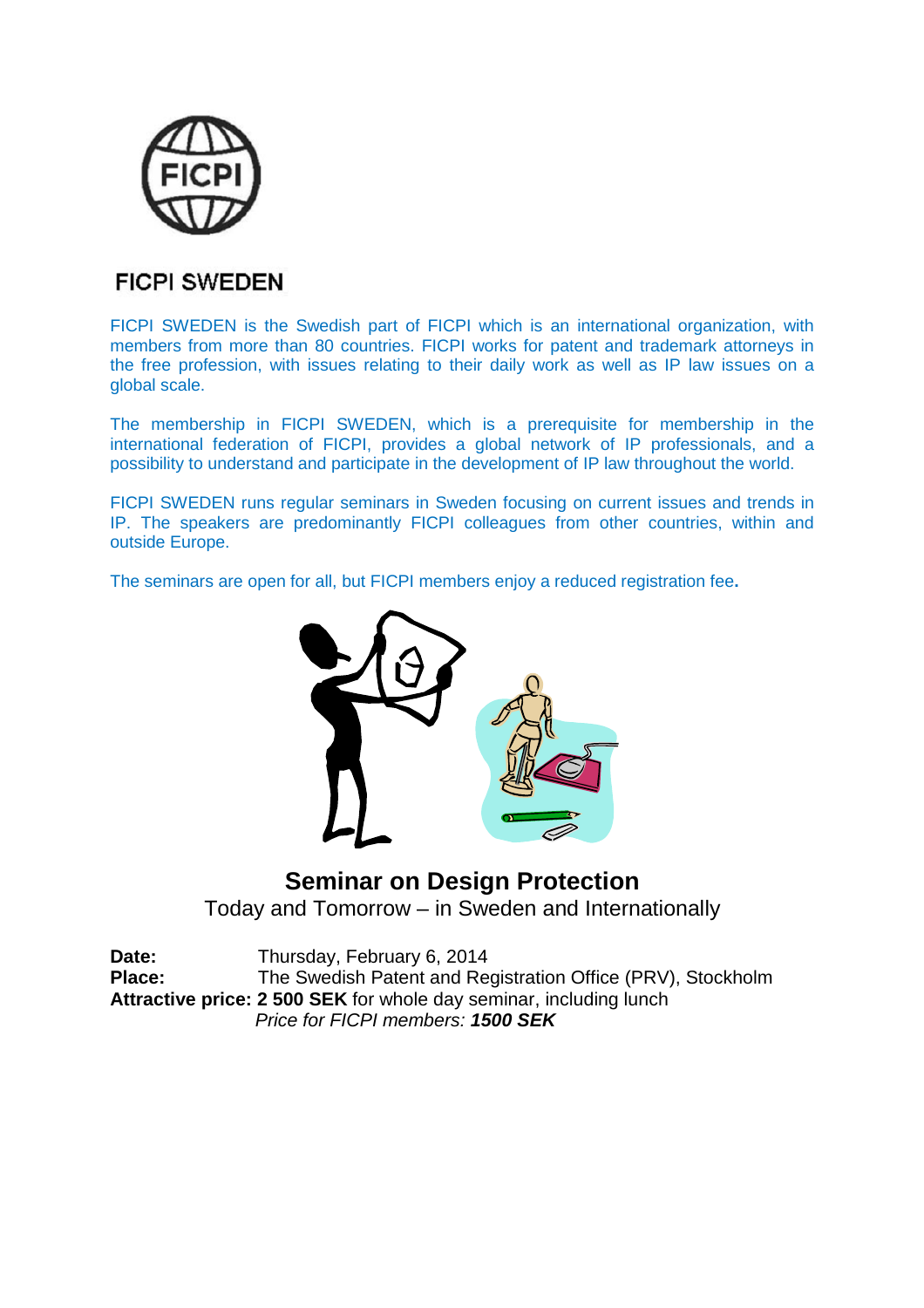

**FICPI SWEDEN** 

#### **Venue:**

The Swedish Patent and Registration Office (PRV), Valhallavägen 136, Stockholm, Sweden / Room: Storrummet. See www.prv.se.

#### **Registration:**

See our web page www.ficpisweden.se

#### **Price:**

2 500 SEK (1 500 SEK for FICPI members), including lunch An invoice will be sent to you after registration.